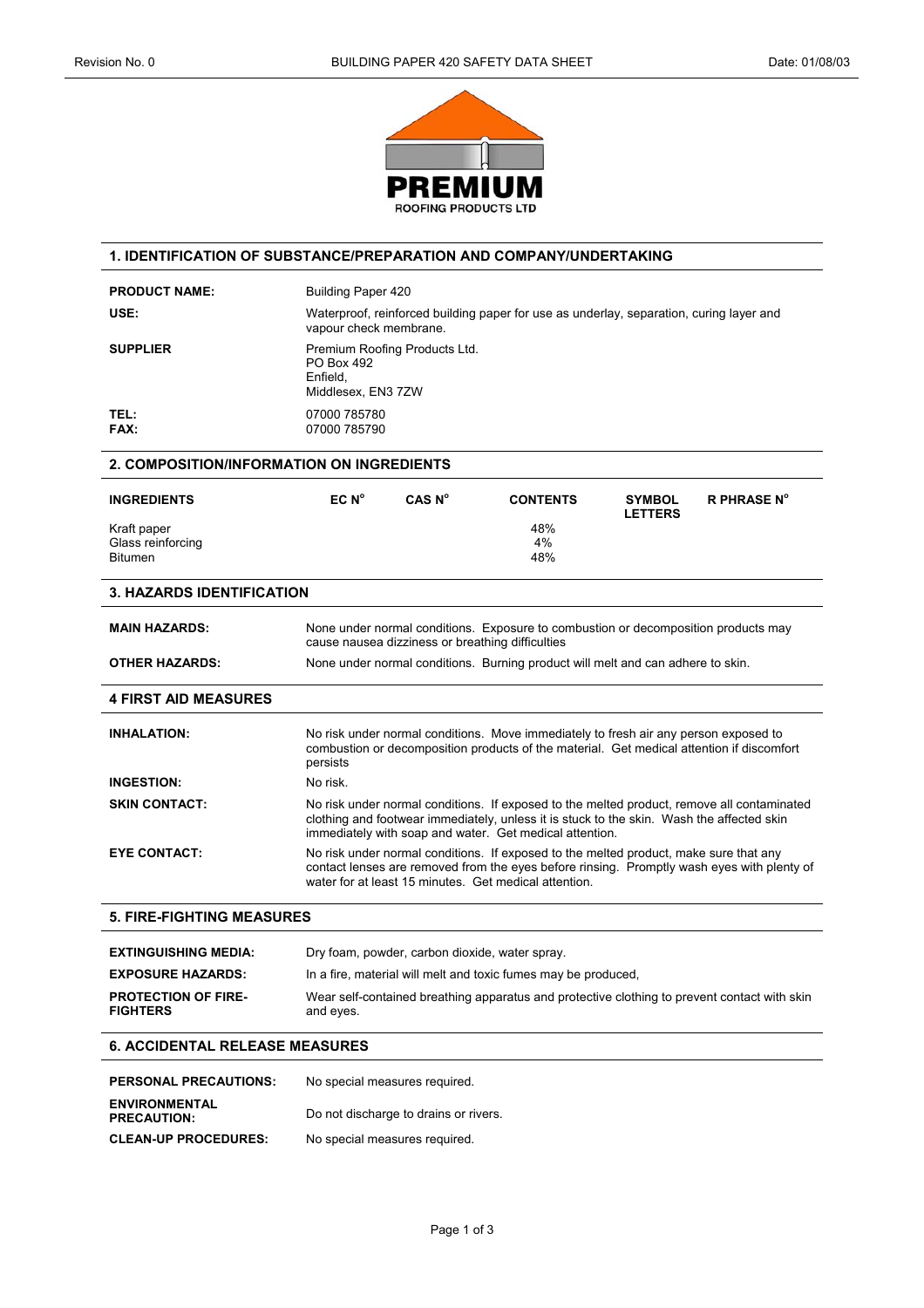## **7. HANDLING AND STORAGE**

| <b>HANDLING PRECAUTIONS:</b> | No special measures required.                                                                                                                         |
|------------------------------|-------------------------------------------------------------------------------------------------------------------------------------------------------|
| <b>STORAGE PRECAUTIONS:</b>  | Store in a cool, dry place. Avoid contact with sources of ignition. Ensure rolls do not fall<br>over and cause injury. Keep out of reach of children. |

#### **8. EXPOSURE CONTROLS/PERSONAL PROTECTION**

| <b>EXPOSURE LIMIT VALUES:</b>  | <b>INGREDIENT</b><br>Kraft paper<br>Glass reinforcing<br><b>Bitumen</b>            | CAS N <sup>o</sup> | LTEL (8 hrs TWA) | STEL (15 min) |
|--------------------------------|------------------------------------------------------------------------------------|--------------------|------------------|---------------|
| <b>VENTILATION:</b>            | No special measures required under normal use.                                     |                    |                  |               |
| <b>RESPIRATORY PROTECTION:</b> | No special measures required under normal use.                                     |                    |                  |               |
| <b>HAND PROTECTION:</b>        | No special measures required under normal use.                                     |                    |                  |               |
| <b>EYE PROTECTION:</b>         | No special measures required under normal use.                                     |                    |                  |               |
| <b>SKIN PROTECTION:</b>        | No special measures required under normal use. Follow standard hygiene procedures. |                    |                  |               |

### **9. PHYSICAL AND CHEMICAL PROPERTIES**

| <b>APPEARANCE:</b>         | Laminated sheet | <b>ODOUR:</b>                 | <b>None</b>       |
|----------------------------|-----------------|-------------------------------|-------------------|
| <b>RELATIVE DENSITY:</b>   | Unknown         | <b>FLASH POINT:</b>           | 275°C for bitumen |
| <b>AUTO IGNITION TEMP:</b> | $200^{\circ}$ C | <b>SOLUBILITY (in water):</b> | Insoluble.        |

#### **10 STABILITY AND REACTIVITY**

| STABILITY:                                                  | Stable under normal conditions. Stable at room temperature.                                |
|-------------------------------------------------------------|--------------------------------------------------------------------------------------------|
| <b>CONDITIONS TO AVOID:</b>                                 | Avoid heat, hot surfaces and sources of ignition,                                          |
| <b>MATERIALS TO AVOID:</b>                                  | No special measures required.                                                              |
| <b>HAZARDOUS</b><br><b>DECOMPOSTION</b><br><b>PRODUCTS:</b> | Carbon dioxide, carbon monoxide, hydrogen sulphide, oxide of nitrogen and sulphur dioxide. |

## **11. TOXICOLOGICAL INFORMATION**

| <b>INHALATION:</b>   | Not classified under EC regulations. |
|----------------------|--------------------------------------|
| <b>INGESTION:</b>    | Not classified under EC regulations. |
| <b>SKIN CONTACT:</b> | Not classified under EC regulations. |
| <b>EYE CONTACT:</b>  | Not classified under EC regulations. |

### **12. ECOLOGICAL INFORMATION**

| <b>MOBILITY:</b>                            | Low mobility as product is not finely divided and insoluble in water. |
|---------------------------------------------|-----------------------------------------------------------------------|
| <b>PERSISTENCE AND</b><br>DEGRADABILITY:    | Not biodegradable.                                                    |
| <b>BIOACCUMULATIVE</b><br><b>POTENTIAL:</b> | Bioaccumulative potential very slight.                                |
| <b>OTHER ADVERSE EFFECTS:</b>               | None.                                                                 |

#### **13. DISPOSAL CONSIDERATIONS**

| <b>WASTE FROM RESIDUES:</b>              | Incineration is possible, but seek specialist advice. May be disposed of by landfill in<br>compliance with Local Authority regulations. |
|------------------------------------------|-----------------------------------------------------------------------------------------------------------------------------------------|
| <b>CONTAMINATED</b><br><b>PACKAGING:</b> | Dispose of packaging in accordance with local regulations                                                                               |